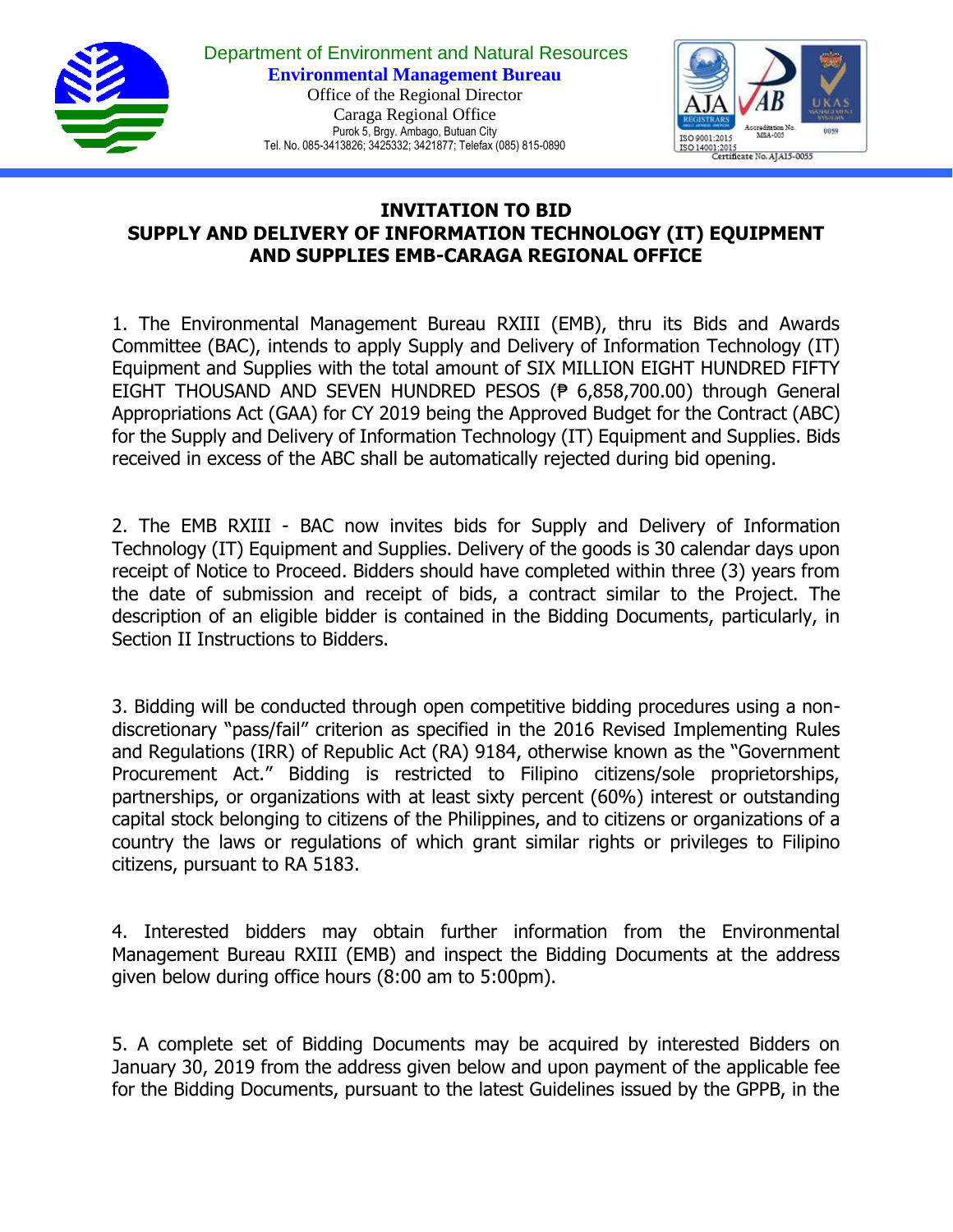amount of Five thousand pesos (PhP5, 000.00). The Invitation to Bid may be downloaded from the website of the Philippine Government Electronic Procurement System (PhilGEPS) and EMB Website at www.emb.gov.ph, provided that Bidders shall pay the applicable non-refundable fee for the Bidding Documents not later than the submission of their bids.

6. That pursuant to Section 6 of DBM Administrative Order No. 14, series of 2018, the EMB XIII BAC reserves the option not to award the contract upon the issuance of an approved Implementing Rules and Regulations.

7. The EMB-BAC will hold a Pre-Bid Conference on February 8, 2019, 10:00 a.m. at Environmental Management Bureau RXIII Conference Room, Purok 5, Brgy. Ambago, Butuan City which shall be open to prospective bidders.

8. Bids must be duly received by the BAC Secretariat at the address below on or before February 20, 2019, 10:00 a.m. All Bids must be accompanied by a bid security in any of the acceptable forms and in the amount stated in ITB Clause 18. Bid opening shall be on February 20, 2019, 2:00 p.m. at Environmental Management Bureau RXIII. Bids will be opened in the presence of the bidders' representatives who choose to attend at the address below. Late bids shall not be accepted.

9. Interested bidders may obtain further information from the BAC Secretariat c/o Mr. Rostico L. Quiao at the Environmental Management Bureau RXIII from 8:00 AM to 5:00 PM only, Mondays to Fridays starting January 30, 2019 at Tel No. (085)342-1877. However, any queries relative to the contents of the bid documents and the project requirements can only be made by bidders who purchased the bid documents not later than Ten (10) days prior to the Submission and Opening of Bids.

10. EMB RXIII reserves the right to reject any and all bids, declare a failure of bidding, or not award the contract at any time prior to contract award in accordance with Section 41 of RA 9184 and its IRR, without thereby incurring any liability to the affected bidder or bidders.

## **Technical Specifications**

Bidders must state here either "Comply" or any equivalent in the column "Bidder's Statement of Compliance" against each of the individual parameters of each "Specification"

| Supply and delivery of Information Technology (IT) Equipment and Supplies that<br>will conform with the following Specifications |                       |
|----------------------------------------------------------------------------------------------------------------------------------|-----------------------|
|                                                                                                                                  |                       |
| <b>ITEM</b>                                                                                                                      | <b>SPECIFICATION</b>  |
|                                                                                                                                  | LOT <sub>1</sub>      |
|                                                                                                                                  | IP PBX System (1 LOT) |
|                                                                                                                                  | Specification:        |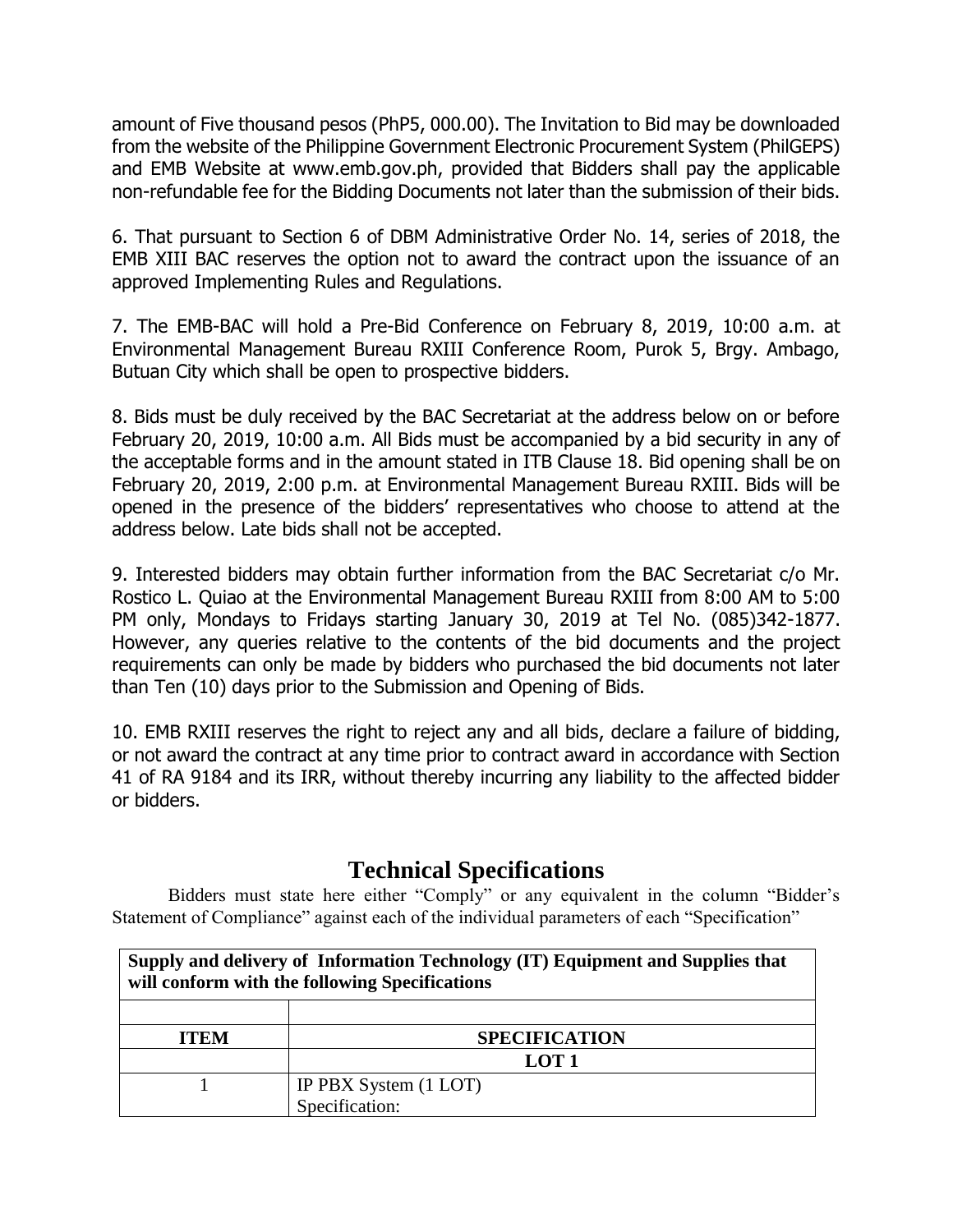| • Max.Trunk Port :8-12<br>• Analogue Trunk :12<br>• ISDN Trunk L6 (12 ch)<br>• Max. IP Gateway : 1 (4 ch)<br>• Max Extension Port :28<br>• Voice Processing System :1<br>• Includes 15 IP phones<br>• Free Configuration and Installation                                                                                                                                                                                                                                                                     |
|---------------------------------------------------------------------------------------------------------------------------------------------------------------------------------------------------------------------------------------------------------------------------------------------------------------------------------------------------------------------------------------------------------------------------------------------------------------------------------------------------------------|
| NOTE: Cables are already Installed                                                                                                                                                                                                                                                                                                                                                                                                                                                                            |
| PURPOSE: Upgrade of the existing office communication<br>(Telephone Landline)                                                                                                                                                                                                                                                                                                                                                                                                                                 |
| LOT <sub>2</sub>                                                                                                                                                                                                                                                                                                                                                                                                                                                                                              |
| $(1$ LOT $)$<br><b>Environment Monitoring System</b><br>Specification:<br>"Can monitor Temperature and Humidity<br>Able to track Airflow<br><b>Voltage Sensor</b><br>Smoke Alarm<br><b>Monitor Electrical Failure</b><br>Security"                                                                                                                                                                                                                                                                            |
| PURPOSE: To monitor server room environment.                                                                                                                                                                                                                                                                                                                                                                                                                                                                  |
| Lan Monitoring Software<br>(1 PAX)<br>Specification:<br>"*Multi-vendor network monitoring<br>*Auto-generating intelligent maps<br>*Can create alerts<br>*With visual presentation of the network status"                                                                                                                                                                                                                                                                                                      |
| PURPOSE: To monitor LAN for faster troubleshooting<br>PAYROLL SYSTEM (1 LOT)                                                                                                                                                                                                                                                                                                                                                                                                                                  |
| Specification:<br>"*Can handle payroll for monthly, semimonthly, weekly and daily<br>*Updated to comply with the Train Law of 2018<br>*Payroll preparation for 15/end salary, RATA, Differential<br>*Customizable shift and pay schedules<br>*Leave availment, computation and conversion including tardiness to<br>leave credits deduction<br>*Allowance including 13th month computation<br>*Loans and advances<br>*Support Import/Export of employee data<br>*Can set schedule of deduction and allowances |
|                                                                                                                                                                                                                                                                                                                                                                                                                                                                                                               |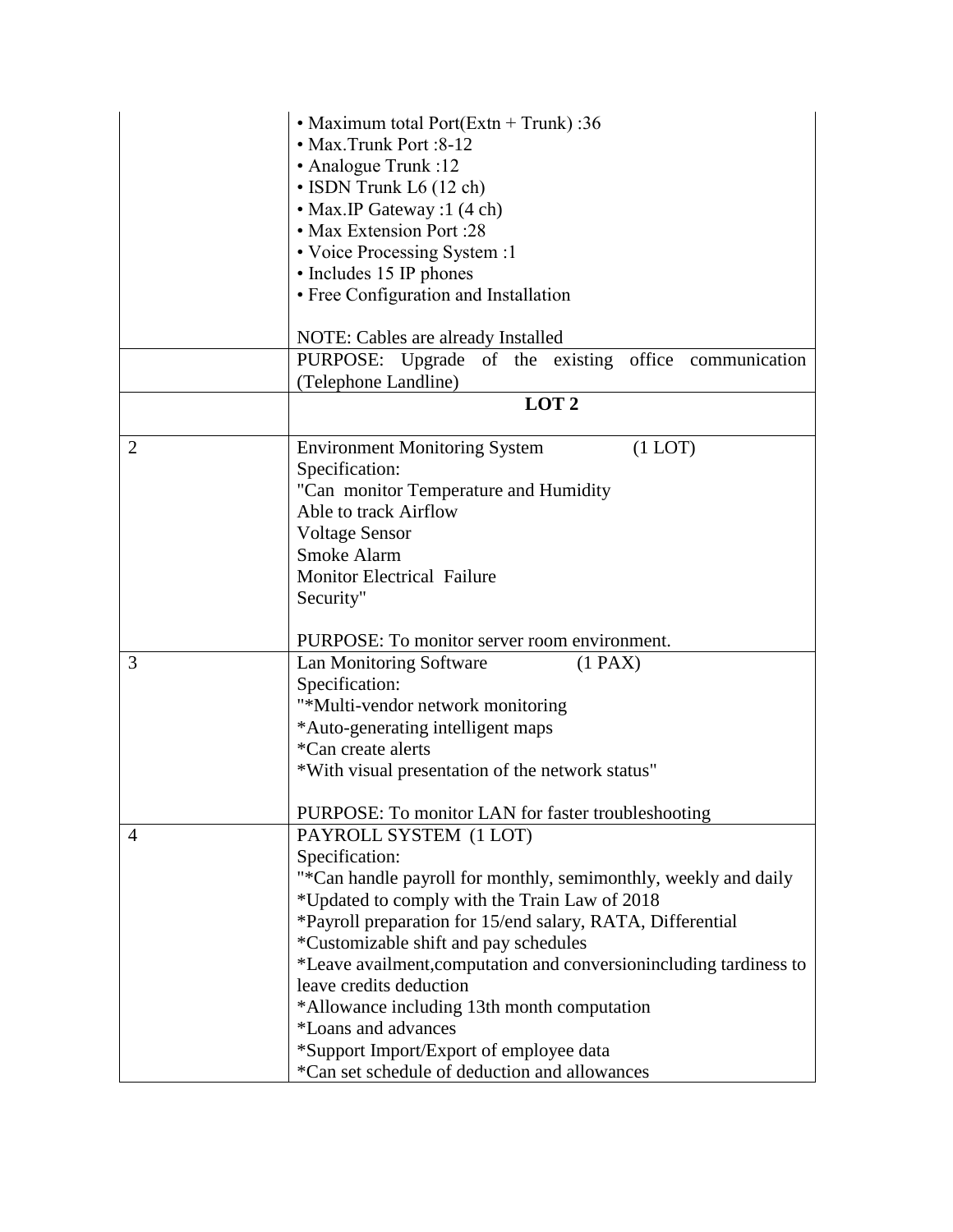|    | *Auto Computation of PAG-IBIG, PHILHEALTH, GSIS/SSS and             |
|----|---------------------------------------------------------------------|
|    | Witholding Tax                                                      |
|    | *Unlimited entry for allowances and loans                           |
|    | *Maintenance for salary schedule                                    |
|    | *Maintenance for Philhealth and Tax Table                           |
|    | *Application of loan with balance monitoring and auto stop if fully |
|    | paid                                                                |
|    | *Process payroll for different employment status like permanent and |
|    | job order                                                           |
|    | *Generate payroll summary                                           |
|    | *Generate payslip                                                   |
|    | *Generate monthly nad yearly remittances report with export         |
|    | function                                                            |
|    | *Generate monthly and yearly report of withholding TAX with         |
|    | exporting function                                                  |
|    | *Compatible with our existing fingerprint time recorder             |
|    |                                                                     |
|    | (GRANDING GT100)"                                                   |
|    | PURPOSE: For HRMU payroll system                                    |
| 5  | PDF Digital Signature Software (1 LOT)                              |
|    | Specification:                                                      |
|    | Uses adobe CDS technology to affix certifying and approval          |
|    | signatures to PDF files. PDF sign also supports timestamping.       |
|    |                                                                     |
|    |                                                                     |
|    | with $One(1) High-End Scanner$                                      |
|    | Specification:                                                      |
|    | "• Fast, up to 60 ppm / 120 ipm scanning in colour, greyscale and   |
|    | monochrome                                                          |
|    | · Simplex/Duplex Scanning Side                                      |
|    | • 50 up-sheets Automatic Document Feeder (ADF)                      |
|    | • USB 3.0 for forward compatibility                                 |
|    | • LED light-source                                                  |
|    | · Scanner Central Admin Suite                                       |
|    | • Embossed card scanning (1.4 mm thickness)"                        |
|    |                                                                     |
|    |                                                                     |
|    |                                                                     |
|    |                                                                     |
|    | PURPOSE: For digital signature of outgoing document                 |
|    |                                                                     |
|    | LOT <sub>3</sub>                                                    |
|    |                                                                     |
| -6 | All-in-One Panel PC (24 SET)                                        |
|    | Specification:                                                      |
|    |                                                                     |
|    | "Processor: Intel Core i5                                           |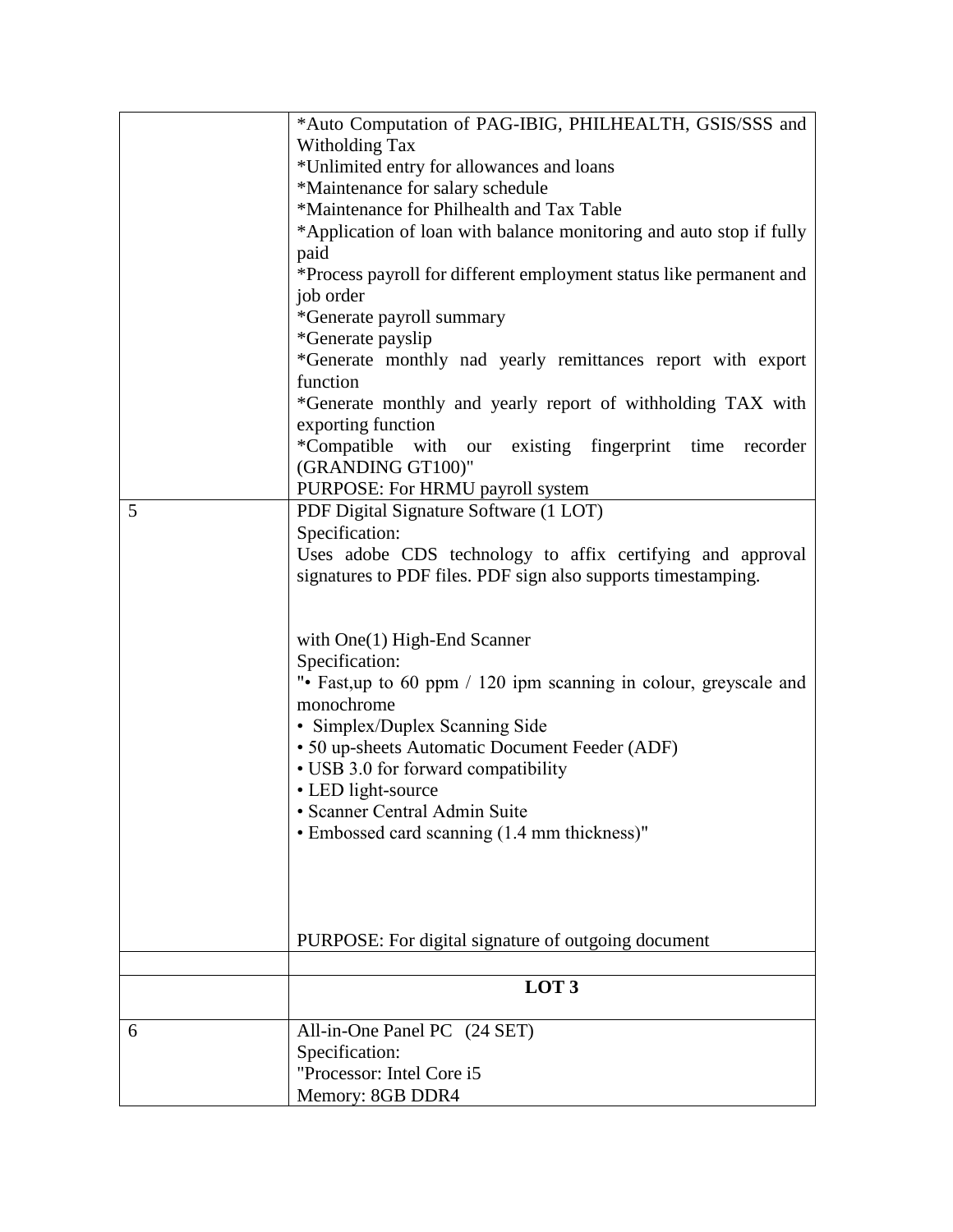|                | HDD: 1TB                                                      |
|----------------|---------------------------------------------------------------|
|                | Vedio: 2GB                                                    |
|                | OS:Win 10                                                     |
|                | LAN: 10/100/1000 Mbps                                         |
|                | Monitor:23-25"" Non Touch                                     |
|                | <b>FREE: HEADSET"</b>                                         |
| $\overline{7}$ | All-in-One Panel PC (touch screen) (1 SET)                    |
|                | Specification:                                                |
|                | "Processor: Intel Core i5                                     |
|                | Memory: 8GB DDR4                                              |
|                | HDD: 1TB                                                      |
|                | Vedio:2GB                                                     |
|                | OS:Win 10                                                     |
|                | LAN: 10/100/1000 Mbps                                         |
|                | Monitor:25-27"" Touch"                                        |
| 8              | Computer Memory (15 PC)                                       |
|                | Specification:                                                |
|                | "Compatible for All-in-one PC,                                |
|                | <b>DDR4 SDRAM</b><br>8GB"                                     |
| 9              | Windows 10 pro and MS Office 365 (120 LOT)                    |
| 10             | Network Video Recorder (32 channel) (1 LOT)                   |
|                | Specification:                                                |
|                | ". Includes a 8000GB (2x4TB) hard drive                       |
|                | • 4x SATA hard drive interface up to 6TB each                 |
|                | • Backup – with 2x USB thumb drive, external drive or network |
|                | backup to PC                                                  |
|                | • HDMI and VGA output up to $3840 \times 2160$ resolution     |
|                | • Audio Output: 2-ch, RCA $(2.0Vp-p, 1K\Omega)$               |
|                | •IP video input: 32-ch"                                       |
| <sup>11</sup>  | Projector (for Outdoor and Wireless) (2 PC)                   |
| 12             | Smart-UPS Rack mount for Server (1 PC)                        |
| 13             | 8-bay Rackmount NAS 12TB (2 LOT)                              |
|                | Specification:                                                |
|                | "Interface: Ethernet                                          |
|                | Operating System : NAS OS (embedded Linux)                    |
|                | Number of Drive Bays: 8 hot-swappable 3.5-inch SATA II/SATA   |
|                | Ш                                                             |
|                | Memory :4GB                                                   |
|                | Processor: Dual-core 2.3GHz Intel® 64-bit processor           |
|                | Networking:Two (2) 10/100/1000 Base-TX (Gigabit Ethernet)     |
|                | Hard Drive Capacity: 3.5-inch HDD 2TB, 3TB, 4TB               |
|                | Total Capacity 8TB, 12TB, 16TB, 24TB, 32TB                    |
|                | Included Accessories: Sliding rail kit, Cable management arm  |
|                | Transfer Rate: 200MB/s reads and writes1                      |
|                | RAID: RAID 0, 1, 5, 6, 10                                     |
|                | Remote access: Web-based"                                     |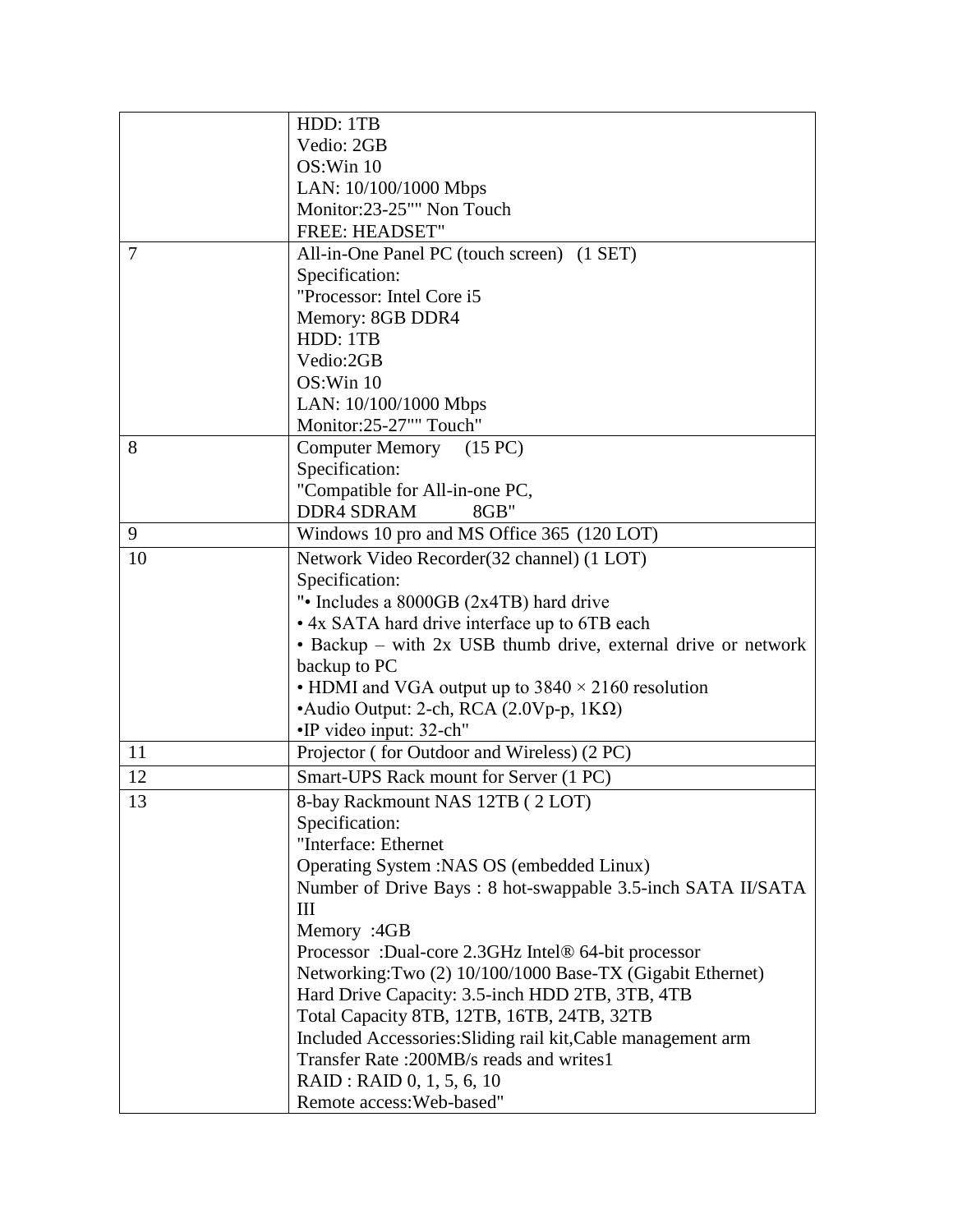| 14 | Large Format Printer (1 PC)                                    |
|----|----------------------------------------------------------------|
|    | Specification:                                                 |
|    | "Functions: Print                                              |
|    | Print Technology: Thermal Inkjet                               |
|    | Connectivity:Fast Ethernet (100Base-T); Hi-Speed USB 2.0       |
|    | certified; Wi-Fi                                               |
|    | Memory:256MB and UP                                            |
|    | Media sizes supported: Input tray: A4, A3; manual feed: A2, A1 |
|    | Warranty: One-year warranty"                                   |
| 15 | PVC Card ID Printer (1 LOT)                                    |
|    | Specification:                                                 |
|    | "*Direct-to-card Dye-sublimation /                             |
|    | Resin thermal transfer"                                        |
|    | *Full Color and monochrome printing capability                 |
|    | *Free ID Designer Software                                     |
|    | *Free Color Ribbon YMCKO(200 ROLLS)                            |
|    | *Free 100 pcs PVC Card                                         |
|    |                                                                |
|    | PURPOSE: ICT EQUIPMENT FOR 2019                                |
| 16 | Canon705 (6 PC)                                                |
| 17 | Canon706 (3 PC)                                                |
|    |                                                                |
| 18 | Canon 35 (3 PC)                                                |
|    |                                                                |
| 19 | Canon 36 (2 PC)                                                |
|    |                                                                |
| 20 | HP704Colored (2 PC)                                            |
|    |                                                                |
| 21 | <b>HPCF400A (35 PC)</b>                                        |
|    |                                                                |
| 22 | HPCF401A (30 PC)                                               |
|    |                                                                |
| 23 | HPCF402A (30 PC)                                               |
|    |                                                                |
| 24 | HPCF403A (30 PC)                                               |
|    |                                                                |
| 25 | HPGT51Black (4 PC)                                             |
|    |                                                                |
| 26 | HPGT52Magenta (PC)                                             |
|    |                                                                |
| 27 | HPGT52Yellow (2 PC)                                            |
|    |                                                                |
| 28 | HPGT52Cyan (2 PC)                                              |
|    |                                                                |
| 29 | BT6000Black (4 PC)                                             |
|    |                                                                |